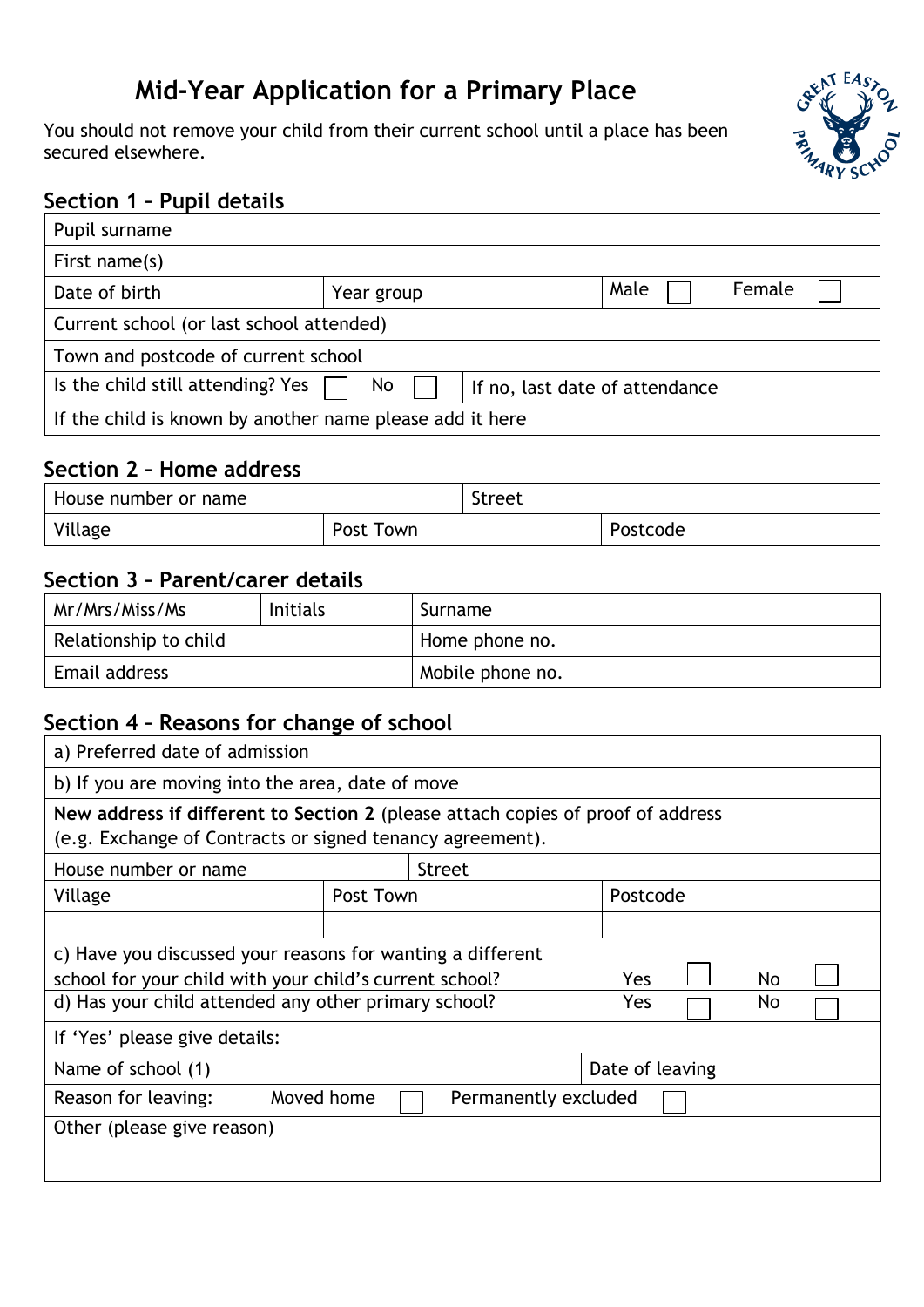| Name of school (2)         |                                    |  | Date of leaving |
|----------------------------|------------------------------------|--|-----------------|
| Reason for leaving:        | Permanently excluded<br>Moved home |  |                 |
| Other (please give reason) |                                    |  |                 |

#### **Section 5 – Other details**

| Is your child cared for by a Local Authority or is he/she a previously looked Yes $\vert \vert$<br>after child? | $No$ $ $           |
|-----------------------------------------------------------------------------------------------------------------|--------------------|
| Does the child have an Educational Health Care Plan                                                             | Yes l<br>No.       |
| (previously known as a statement)?                                                                              |                    |
| Does either parent serve in the UK Military?                                                                    | No<br>Yes $\Gamma$ |
| Any other information?                                                                                          |                    |

#### **Section 6 – School preference**

| Please state your preferred school in the box below). You do not have to give reasons for your<br>preference. Any reasons you give should generally refer to the admissions policy. |
|-------------------------------------------------------------------------------------------------------------------------------------------------------------------------------------|
| Preferred school                                                                                                                                                                    |
| Reasons                                                                                                                                                                             |
|                                                                                                                                                                                     |
|                                                                                                                                                                                     |

### **Section 7 – Siblings**

| If you have another child at this school please enter their details below. |               |  |  |
|----------------------------------------------------------------------------|---------------|--|--|
| Name                                                                       | Date of birth |  |  |

#### **Section 8 – Other information**

#### **Section 9 – Declaration**

I have read the notes of guidance for the completion of this form. I confirm that the information I have given is true and that I am a parent for this child.

| . .<br>$ -$<br>$  -$ |
|----------------------|
|----------------------|

#### **Please return this form directly to us by email: admin@greateaston.essex.sch.uk**

If you would like full details on how a school uses personal data, please visit the school website. If you would like full details on how ECC uses personal data, please go to [www.essex.gov.uk/privacy](http://www.essex.gov.uk/privacy) or call 03457 430430